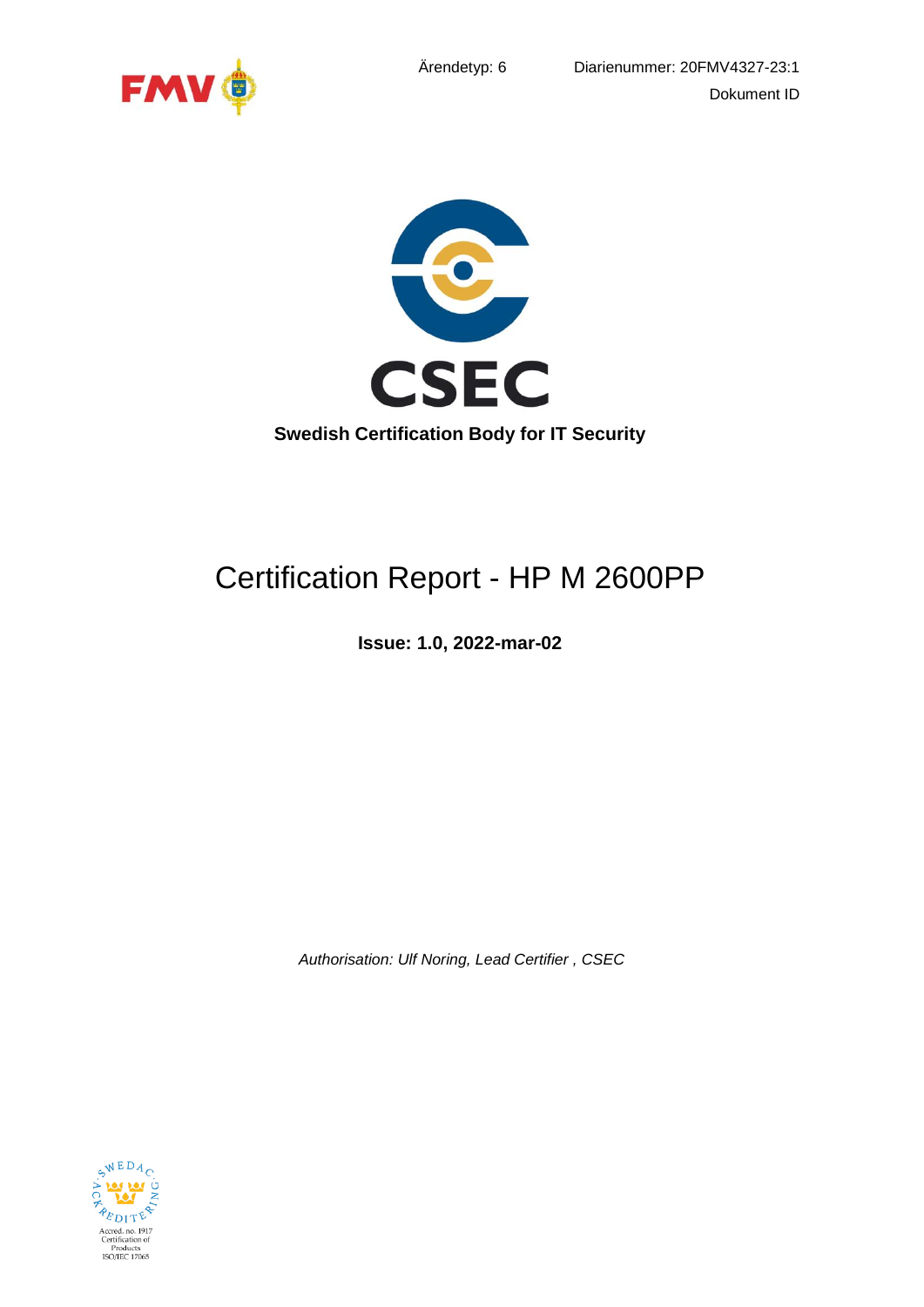



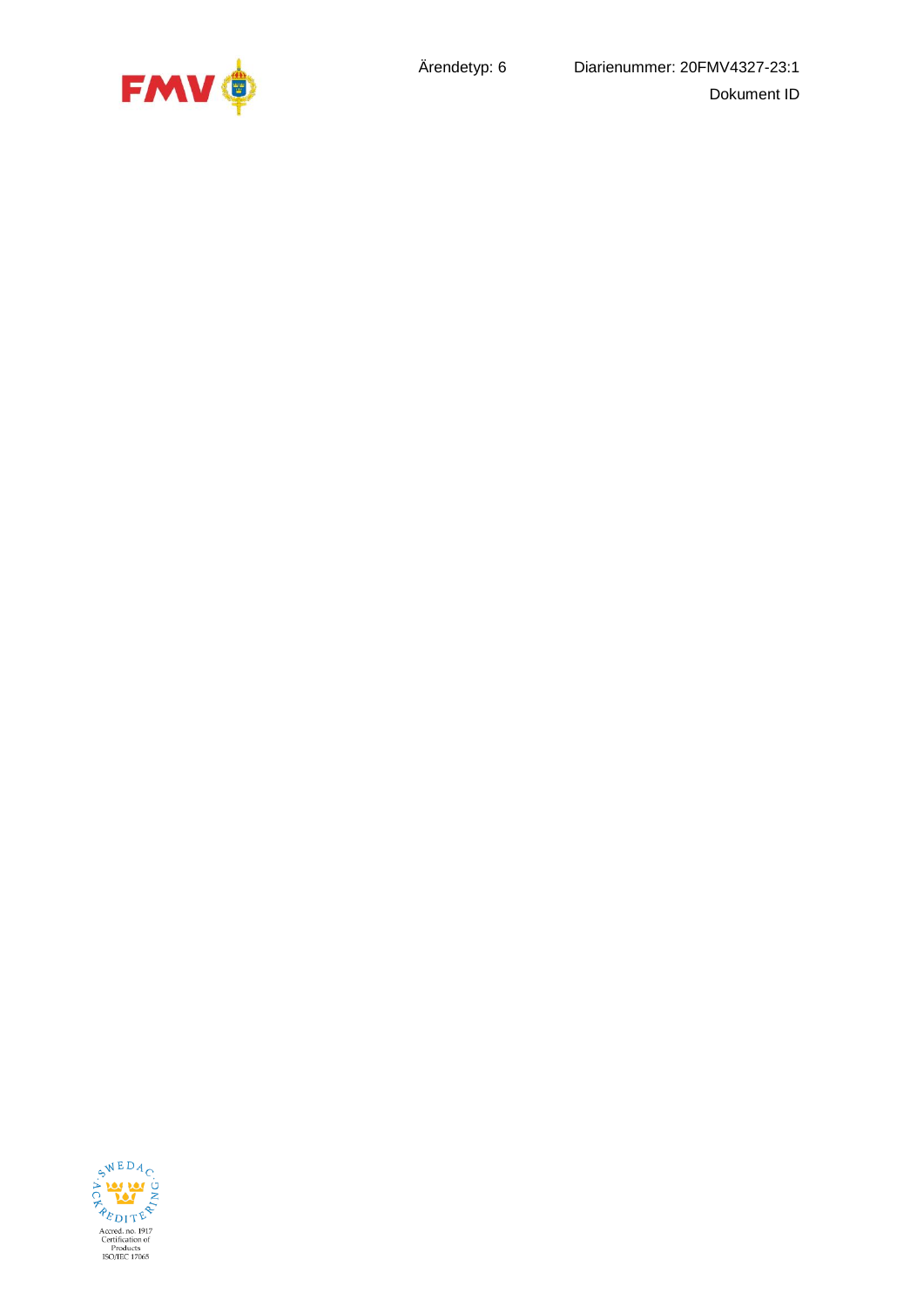Table of Contents

| 1              |                                                      | <b>Executive Summary</b>                                                                                                                                                                                                                                                  | 3                                                                                             |
|----------------|------------------------------------------------------|---------------------------------------------------------------------------------------------------------------------------------------------------------------------------------------------------------------------------------------------------------------------------|-----------------------------------------------------------------------------------------------|
| $\mathbf{2}$   |                                                      | <b>Identification</b>                                                                                                                                                                                                                                                     | 5                                                                                             |
| 3              | 3.1<br>3.2<br>3.3<br>3.4<br>3.5<br>3.6<br>3.7<br>3.8 | <b>Security Policy</b><br>Auditing<br>Cryptography<br>Identification and authentication<br>Data protection and access control<br>Protection of the TSF<br>TOE access protection<br>Trusted channel communication and certificate management<br>User and access management | $6\phantom{1}$<br>$\,6\,$<br>$\,6$<br>$\,6$<br>$\overline{7}$<br>$\bf 8$<br>$\bf 8$<br>8<br>8 |
| 4              | 4.1<br>4.2<br>4.3                                    | <b>Assumptions and Clarification of Scope</b><br><b>Usage Assumptions</b><br><b>Environmental Assumptions</b><br><b>Clarification of Scope</b>                                                                                                                            | $\boldsymbol{9}$<br>$\overline{9}$<br>9<br>9                                                  |
| 5              |                                                      | <b>Architectural Information</b>                                                                                                                                                                                                                                          | 11                                                                                            |
| 6              |                                                      | <b>Documentation</b>                                                                                                                                                                                                                                                      | 12                                                                                            |
| $\overline{7}$ | 7.1<br>7.2<br>7.3                                    | <b>IT Product Testing</b><br><b>Developer Testing</b><br><b>Evaluator Testing</b><br><b>Penetration Testing</b>                                                                                                                                                           | 13<br>13<br>13<br>13                                                                          |
| 8              |                                                      | <b>Evaluated Configuration</b>                                                                                                                                                                                                                                            | 14                                                                                            |
| 9              |                                                      | <b>Results of the Evaluation</b>                                                                                                                                                                                                                                          | 15                                                                                            |
| 10             |                                                      | <b>Evaluator Comments and Recommendations</b>                                                                                                                                                                                                                             | 17                                                                                            |
| 11             |                                                      | <b>Certifier Comments</b>                                                                                                                                                                                                                                                 | 18                                                                                            |
| 12             |                                                      | <b>Glossary</b>                                                                                                                                                                                                                                                           | 19                                                                                            |
| 13             | 13.1<br>13.2                                         | <b>Bibliography</b><br>General<br>Documentation                                                                                                                                                                                                                           | 20<br>20<br>20                                                                                |
|                | <b>Appendix A</b><br>A.1<br>A.2                      | <b>Scheme Versions</b><br><b>Scheme/Quality Management System</b><br><b>Scheme Notes</b>                                                                                                                                                                                  | 21<br>21<br>21                                                                                |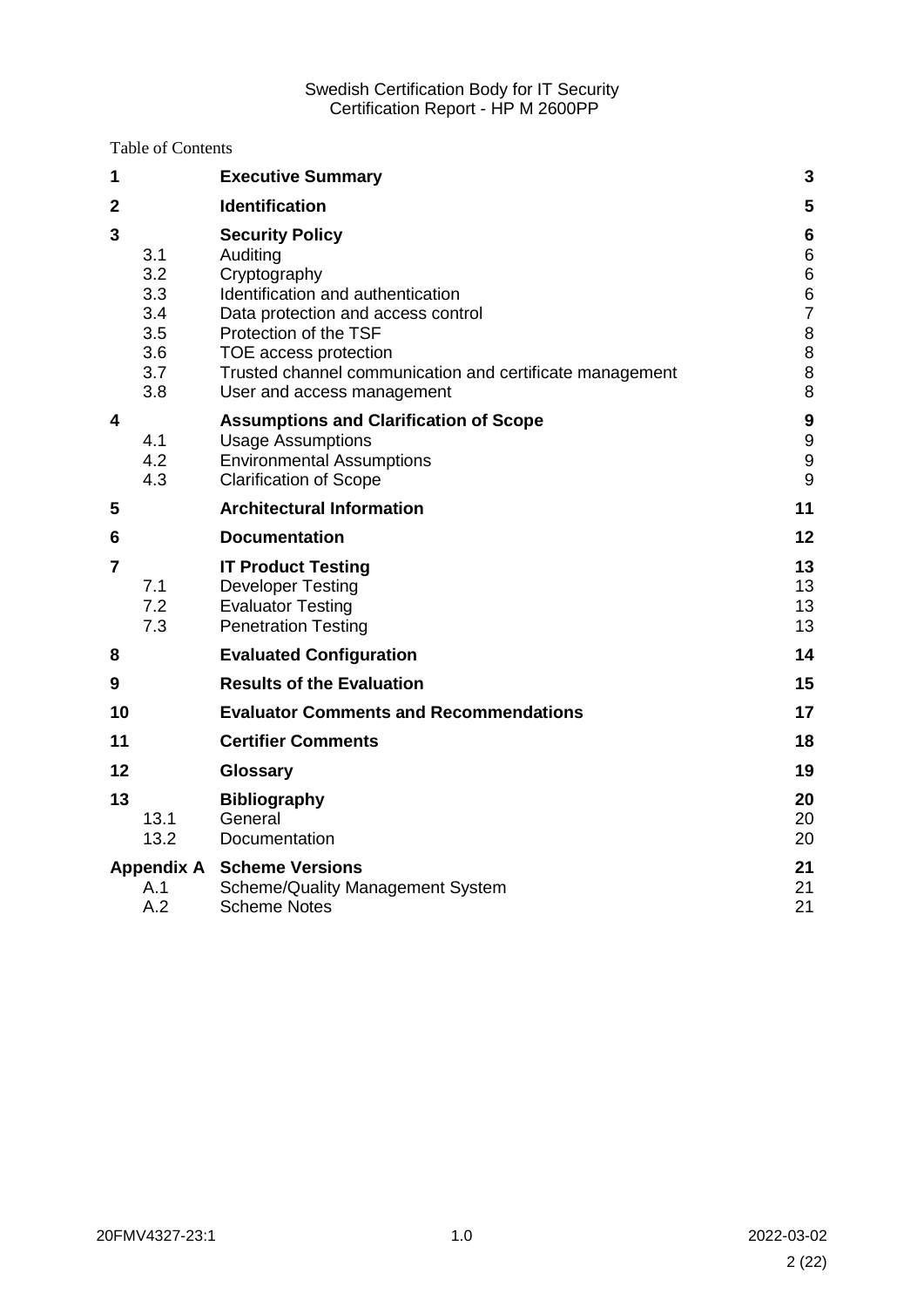# <span id="page-3-0"></span>**1 Executive Summary**

The Target of Evaluation (TOE) is HP FutureSmart 4.11.0.1 Firmware for the HP Color LaserJet Enterprise M554, HP Color LaserJet Enterprise M555, and HP LaserJet Enterprise M806 printers with the following elements:

- HP FutureSmart 4.11.0.1 Firmware
- Guidance documentation

The TOE is the contents of the firmware with the exception of the operating system which is part of the Operational Environment. The following firmware modules are included in the TOE:

• System firmware

age.

Jetdirect Inside firmware

The firmware and guidance documentation are packaged in a single ZIP file and available for download from the HP Inc. website. The firmware is packaged in this ZIP file as a single firmware bundle. This firmware bundle contains the HP FutureSmart firmware, which in turn contains the System firmware and Jetdirect Inside firmware.

In order to download the ZIP file, the customer needs to register with HP and sign into a secure website (HTTPS) to access the download page. The customer can receive sign-in credentials by sending an email to ccc-hp-enterprise-imagingprinting@hp.com. On the download site, a SHA-256 checksum is provided along with instructions on how to use it for verification of the integrity of the downloaded pack-

The Security Target claims conformance to the following Protection Profiles and PP packages:

• [PP2600.1]: IEEE Std 2600.1-2009; "2600.1-PP, Protection Profile for Hardcopy Devices, Operational Environment A". Version 1.0 as of June 2009; demonstrable conformance.

• [PP2600.1-DSR]: SFR Package for Hardcopy Device Document Storage and Retrieval (DSR) Functions. Version 1.0 as of June 2009; demonstrable conformance.

• [PP2600.1-PRT]: SFR Package for Hardcopy Device Print Functions. Version 1.0 as of June 2009; demonstrable conformance.

• [PP2600.1-SMI]: SFR Package for Hardcopy Device Shared-medium Interface Functions. Version 1.0 as of June 2009; demonstrable conformance.

The evaluation has been performed by atsec information security AB in Dan-deryd, Sweden. The evaluation was completed on 2022-02-11.

The evaluation was conducted in accordance with the requirements of Common Criteria (CC), version. 3.1 release 5.

atsec information security AB is a licensed evaluation facility for Common Crite-ria under the Swedish Common Criteria Evaluation and Certification Scheme. atsec information security AB is also accredited by the Swedish accreditation body according to ISO/IEC 17025 for Common Criteria.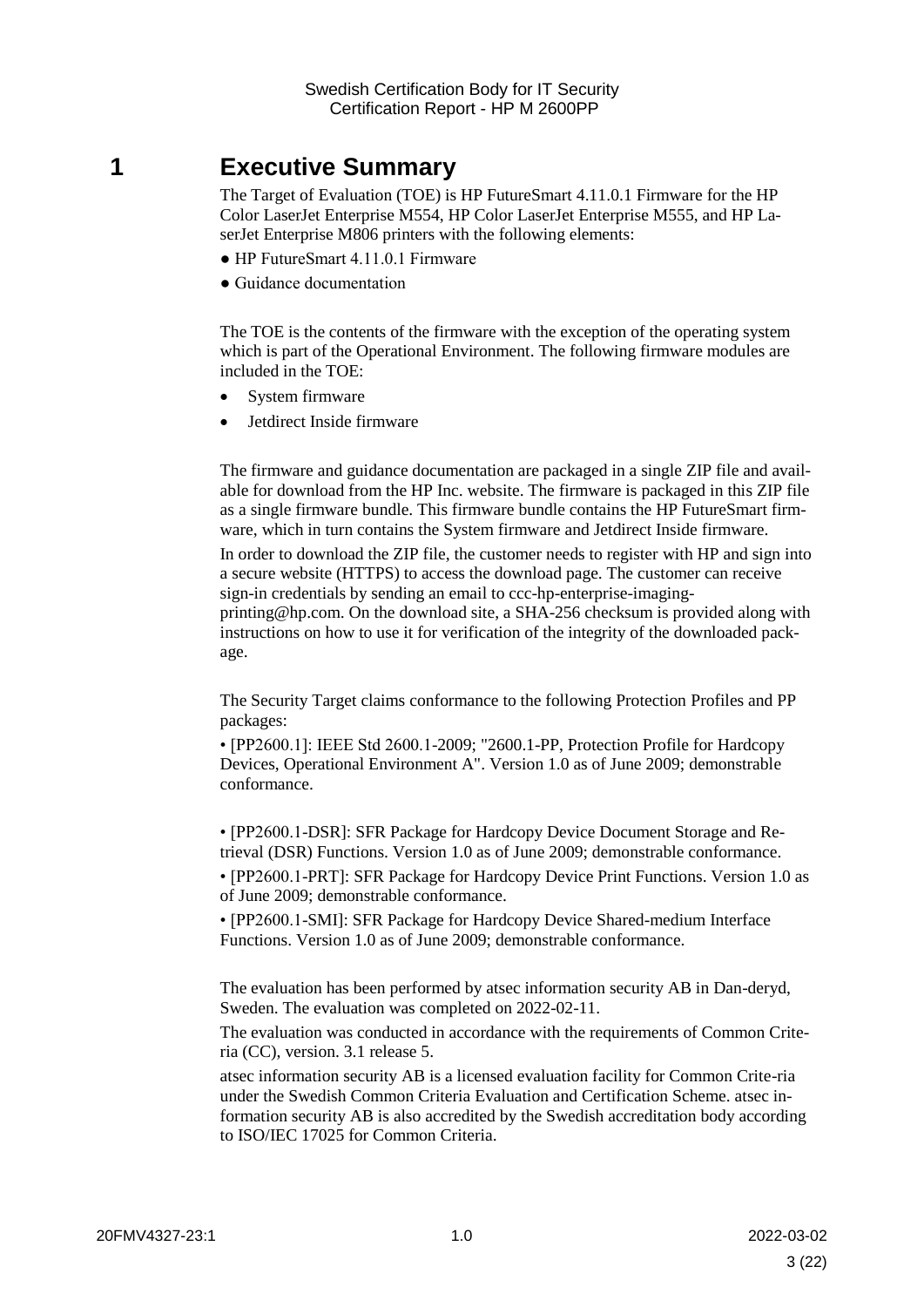The certifier monitored the activities of the evaluator by reviewing all successive versions of the evaluation reports. The certifier determined that the evaluation re-sults confirm the security claims in the Security Target (ST) and the Common Methodology for evaluation assurance level EAL 3 augmented by ALC\_FLR.2.

The technical information in this report is based on the Security Target (ST) and the Final Evaluation Report (FER) produced by atsec information security AB.

The certification results only apply to the version of the product indicated in the certificate, and on the condition that all the stipulations in the Security Target are met. This certificate is not an endorsement of the IT product by CSEC or any other organisation that recognises or gives effect to this certificate, and no warranty of the IT product by CSEC or any other organisation that recognises or gives effect to this certificate is either expressed or implied.

As specified in the security target of this evaluation, the implementation of some cryptographic primitives has been located in TOE environment, while the invocation of those primitives has been included in the TOE. Therefore the in-vocation of those primitives has been in the scope of this evaluation, while cor-rectness of implementation of those primitives has been excluded from the TOE. Correctness of implementation is done through third party certification Cryptographic Algorithm Validation Program (CAVP) certificate SHS #4474 referred to in table 49 in the Security Target. Users of this product are advised to consider their acceptance of this third party affirmation regarding the correct-ness of implementation of the cryptographic primitive.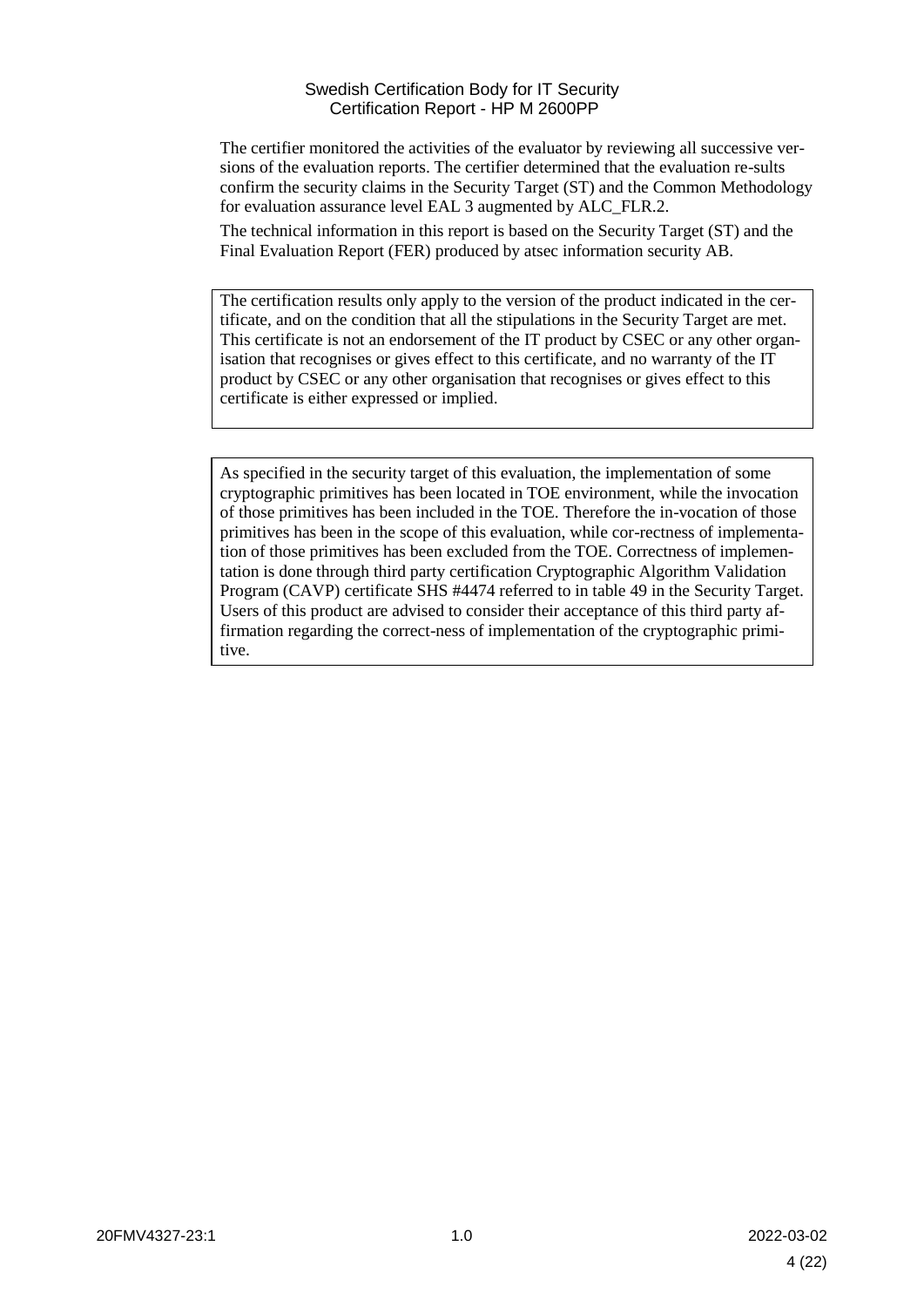# <span id="page-5-0"></span>**2 Identification**

| <b>Certification Identification</b>             |                                                                                                                                                                                                                                        |  |  |
|-------------------------------------------------|----------------------------------------------------------------------------------------------------------------------------------------------------------------------------------------------------------------------------------------|--|--|
| Certification ID                                | CSEC2020022                                                                                                                                                                                                                            |  |  |
| Name and version of the<br>certified IT product | HP FutureSmart 4.11.0.1 Firmware for the HP Color<br>LaserJet Enterprise M554, HP Color LaserJet Enter-<br>prise M555, and HP LaserJet Enterprise M806 print-<br>ers. See the [ST] for the exact model names and<br>firmware versions. |  |  |
| <b>Security Target Identification</b>           | HP Color LaserJet Enterprise M554,<br>HP Color LaserJet Enterprise M555,<br>HP LaserJet Enterprise M806<br>Security Target, HP Inc., 2022-02-01, document<br>version 1.01                                                              |  |  |
| EAI.                                            | $EAL 3 + ALC$ FLR.2                                                                                                                                                                                                                    |  |  |
| Sponsor                                         | HP Inc.                                                                                                                                                                                                                                |  |  |
| Developer                                       | HP Inc.                                                                                                                                                                                                                                |  |  |
| <b>ITSEF</b>                                    | atsec information security AB                                                                                                                                                                                                          |  |  |
| Common Criteria version                         | 3.1 release 5                                                                                                                                                                                                                          |  |  |
| <b>CEM</b> version                              | 3.1 release 5                                                                                                                                                                                                                          |  |  |
| QMS version                                     | 2.1                                                                                                                                                                                                                                    |  |  |
| <b>Scheme Notes Release</b>                     | 18.0                                                                                                                                                                                                                                   |  |  |
| <b>Recognition Scope</b>                        | CCRA, SOGIS, EA/MLA                                                                                                                                                                                                                    |  |  |
| Certification date                              | 2022-03-02                                                                                                                                                                                                                             |  |  |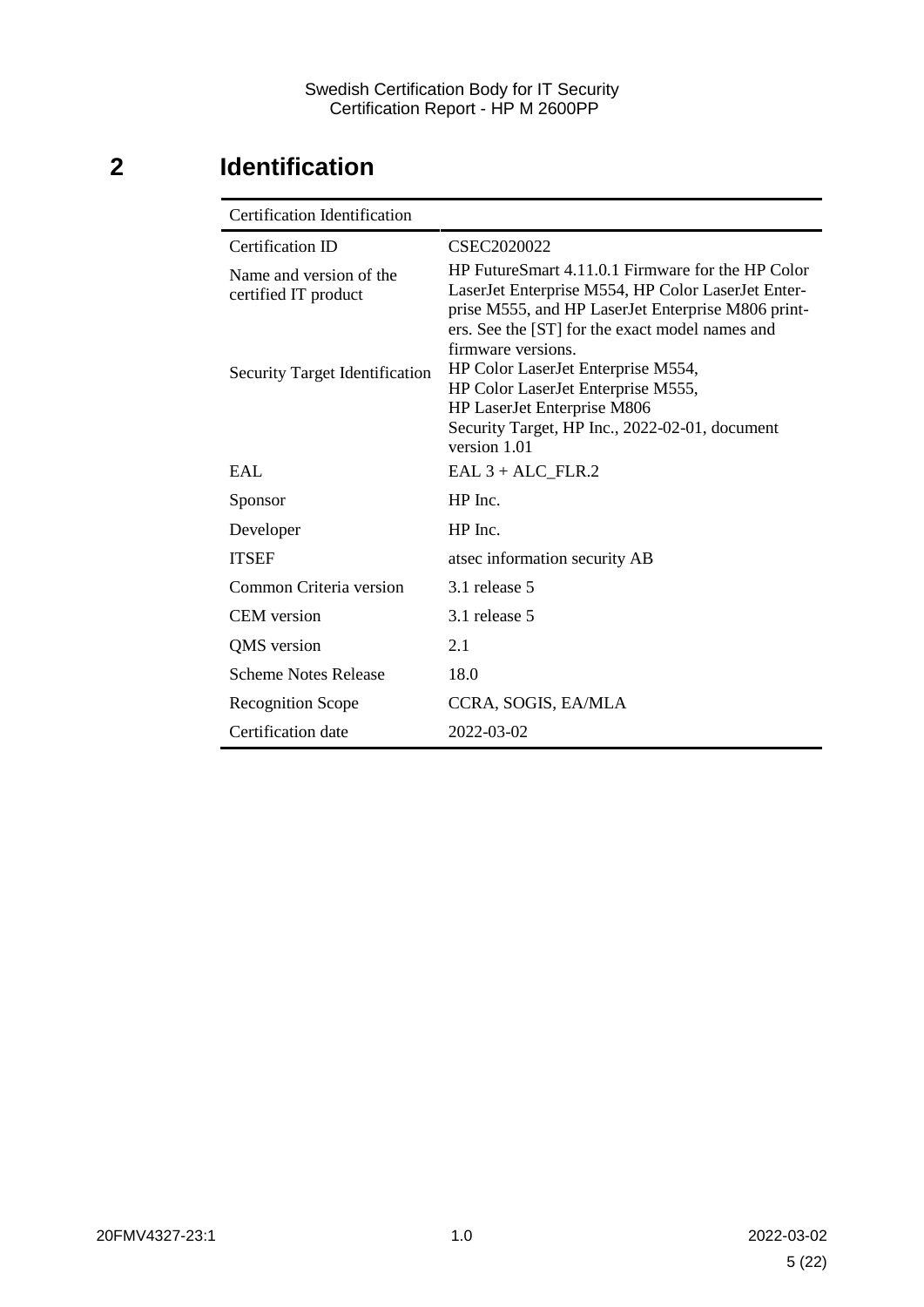# <span id="page-6-0"></span>**3 Security Policy**

The primary security features of the TOE are:

- Auditing
- Cryptography
- Identification and authentication
- Data protection and access control
- Protection of the TSF
- TOE access protection
- Trusted channel communication and certificate management
- User and access management

### <span id="page-6-1"></span>**3.1 Auditing**

The TOE performs auditing of document-processing functions and security-relevant events. Both the Jetdirect Inside and HCD System firmware generate audit records. The TOE connects and sends audit records to a syslog server for long-term storage and audit review. (The syslog server is part of the Operational Environment.)

## <span id="page-6-2"></span>**3.2 Cryptography**

The TOE uses IPsec to protect its communications channels. The HP FutureSmart QuickSec 5.1 (a.k.a. QuickSec) cryptographic library within the TOE is used to supply the cryptographic algorithms for IPsec. The TOE supports key derivation and decryption for printing encrypted stored print jobs. Both the key derivation function and decryption algorithm used by the TOE for this are included in the TOE.

The TOE contains a Data Integrity Test that provides administrators the ability to verify the integrity of specific TSF Data TOE on-demand through the EWS. The Data Integrity Test uses the SHA-256 algorithm to verify the integrity of TSF Data. The HP FutureSmart Windows Mobile Enhanced Cryptographic Provider (RSAENH) 6.00.1937 implementation, which is part of the operational environment, supplies the SHA-256 algorithm.

The TOE contains a Code Integrity Test that provides administrators the ability to verify the integrity of TOE executable code files stored on the storage drive on-demand through the EWS. The Code Integrity Test uses the SHA-256 algorithm to verify the integrity of TOE executable code files. The HP FutureSmart Windows Mobile Enhanced Cryptographic Provider (RSAENH) 6.00.1937 implementation, which is part of the operational environment, supplies the SHA-256 algorithm.

### <span id="page-6-3"></span>**3.3 Identification and authentication**

The TOE supports multiple Control Panel sign in methods, both local and remote methods:

- Local sign in method:
	- Local Device Sign In (Local Administrator account only)
- Remote sign in methods:
	- LDAP Sign In
	- Windows Sign In (via Kerberos)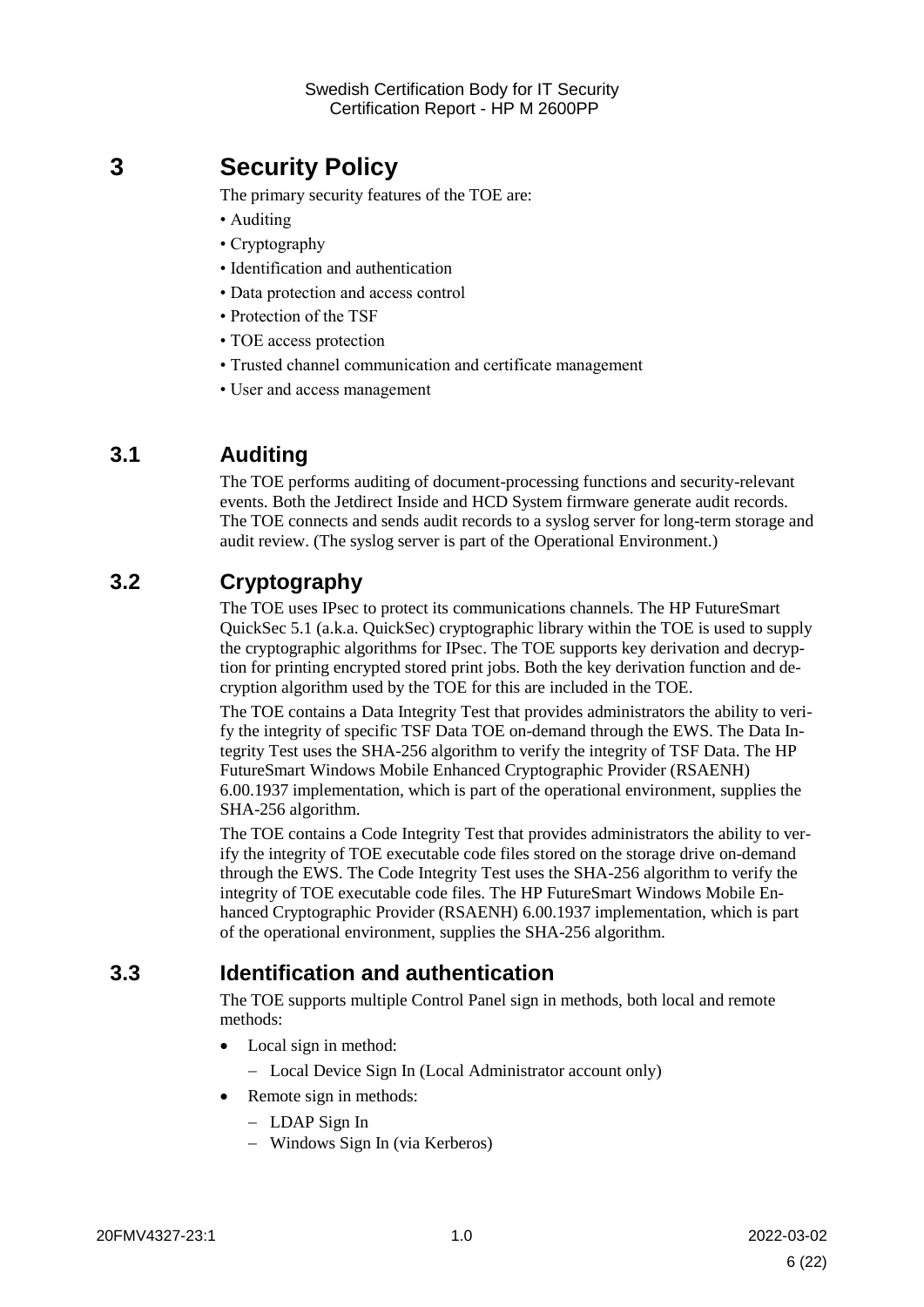The Control Panel allows both non-administrative users (U.NORMAL) and administrative users (U.ADMINISTRATOR) to sign in. The TOE also uses IPsec to identify and mutually authenticate the following user types:

- Administrative Computer (U.ADMINISTRATOR)
- Network Client Computers (U.NORMAL)

### <span id="page-7-0"></span>**3.4 Data protection and access control**

- Permission Sets For Control Panel users, the TOE uses a user's User Role (as determined by each user's Permission Set) to determine a user's access to many TOE functions. Only U.ADMINISTRATOR can query, create, modify, and delete Permission Sets. In addition, only U.ADMINISTRATOR can query, create, modify, and delete the Permission Set associations to users.
- Job PINs Users control access to print jobs that they place in Job Storage by assigning Job PINs to these jobs (required in the evaluated configuration). Job PINs must be 4 digits in length. Job PINs limit access to these jobs while they reside on the TOE and allow users to control when the jobs are printed so that physical access to the hard copies can be controlled.
- Job Encryption Passwords The TOE can store, and decrypt encrypted stored print jobs received from a client computer. To decrypt the encrypted stored print job at the Control Panel, a user must enter the correct Job Encryption Password that was used to derive the key to protect the job.
- Common access control The TOE protects each print job in Job Storage from non-administrative users through the use of a user identifier and a Job PIN or through the use of a Job Encryption Password. Every print job in Job Storage is assigned either a Job PIN or a Job Encryption Password by the user at job creation time. If the TOE receives a print job from a client computer without either a Job PIN or a Job Encryption Password, the TOE cancels the job.
- TOE function access control For Control Panel users, the TOE controls access to Control Panel applications (e.g., Print from Job Storage) using Permission Sets and, optionally, sign-in methods (authentication databases). Permission Sets act as User Roles to determine if the user can perform a function controlled by permissions.
- Each Control Panel application requires the user to have one or more specific permissions in their session Permission Set in order to access that application. In addition, the TOE's administrator can map a sign-in method to each Control Panel application and require the user to be authenticated to that sign-in method in order to access that application. The individual applications only check and enforce permissions. They do not check the sign-in methods. Instead, the TOE enforces the sign-in method requirement at the time that the user signs in to the TOE by removing permissions from the user's session Permission Set for each application in which the user's sign-in method does not match the sign-in method required by the TOE. By removing the permissions required by each non-matching application, the TOE limits the set of applications that the user can access.

Administrators can change/modify the sign-in method mapped to each application. In addition, the TOE contains a function that allows administrators to select if the sign-in method application mappings are enforced or ignored by the TOE. This function is called "Allow users to choose alternate sign-in methods at the product control panel." When this function is disabled, the TOE enforces the "sign-in method to application" mappings and prunes (reduces) the user's session Permission Set accordingly. When this function is enabled, the sign-in method mappings are ignored by the TOE and the user's session Permission Set remains unchanged.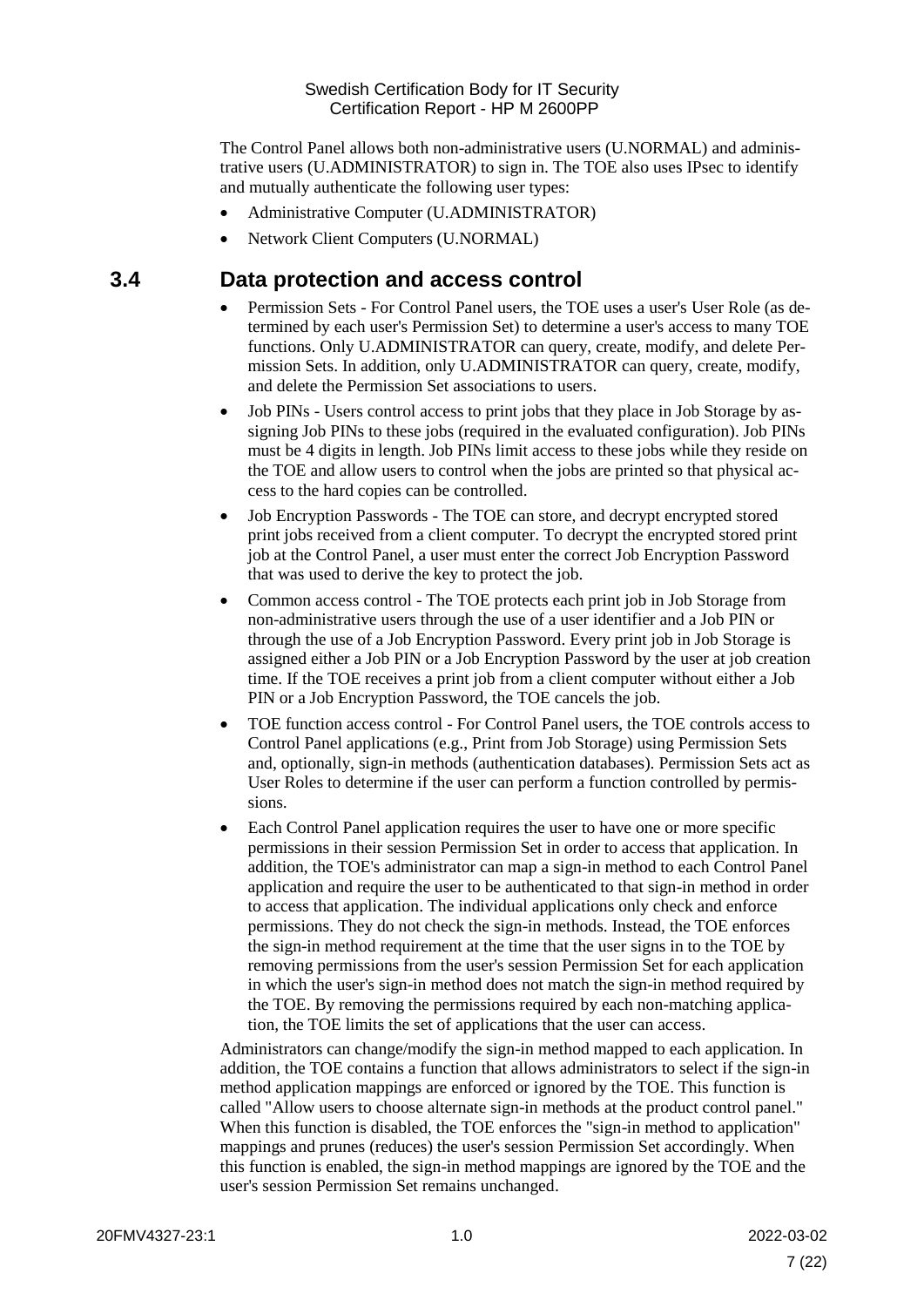For IPsec users, the TOE uses the IPsec/Firewall to control access to the supported network service protocols. The IPsec/Firewall contains the IP addresses of authorized client computers grouped into address templates and the network service protocols grouped into service templates. The administrator maps an address template to a service template using an IPsec/Firewall rule. Service templates, therefore, act as the User Roles for IPsec users. IP addresses of computers not contained in a rule are denied access to the TOE.

 Residual information protection - The TOE protects deleted objects by making them unavailable to TOE users via the TOE's interfaces. This prevents TOE users from attempting to recover deleted objects of other users via the TOE interfaces.

### <span id="page-8-0"></span>**3.5 Protection of the TSF**

- Restricted forwarding of data to external interfaces The TOE allows an administrator to restrict the forwarding of data received from an External Interface to the Shared-medium Interface. The TOE does not provide a pathway or support for commands necessary to achieve network access.
- TSF self-testing The TOE contains a suite of self tests to test specific security functionality of the TOE. It contains an on-demand Data Integrity Test to verify the integrity of specific TSF Data of the TOE, and an on-demand Code Integrity Test to verify the integrity of TOE executable code files stored on the storage drive.
- Reliable timestamps The TOE contains a system clock that is used to generate reliable timestamps. In the evaluated configuration, the TOE must be configured to synchronize its system clock with a Network Time Protocol (NTP) server.

### <span id="page-8-1"></span>**3.6 TOE access protection**

 Inactivity Timeout - The Control Panel supports an Inactivity Timeout in case users forget to sign out of the Control Panel after signing in.

### <span id="page-8-2"></span>**3.7 Trusted channel communication and certificate management**

Shared-medium communications (i.e., Ethernet) between the TOE and other trusted IT products use a trusted channel mechanism to protect the communications from disclosure and modification. The TOE also ensures the cryptographic operations are validated during policy processing such as validating digital signatures or encrypting and decrypting data. IPsec with X.509v3 certificates is used to provide the trusted communication channels. The EWS (HTTP) allows administrators to manage X.509v3 certificates used by IPsec.

### <span id="page-8-3"></span>**3.8 User and access management**

The TOE supports the following roles:

- Administrators (U.ADMINISTRATOR)
- Users (U.NORMAL)

Administrators maintain and configure the TOE and Operational Environment. Users perform the standard print and document storage and retrieval functions on the system.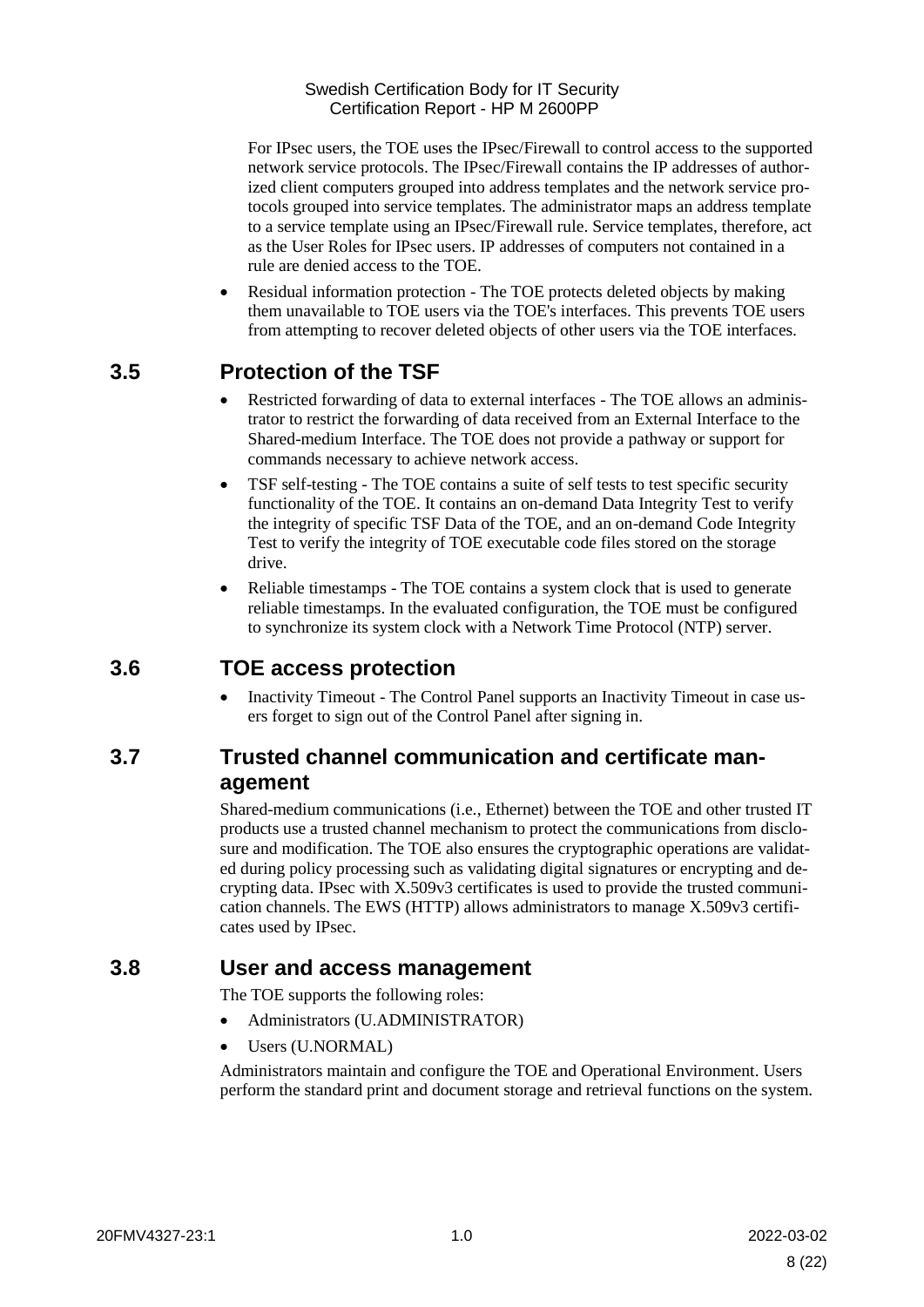# <span id="page-9-0"></span>**4 Assumptions and Clarification of Scope**

### <span id="page-9-1"></span>**4.1 Usage Assumptions**

The Security Target [ST] makes three assumptions on the usage of the TOE.

#### A.USER.TRAINING

TOE Users are aware of the security policies and procedures of their organiza-tion, and are trained and competent to follow those policies and procedures.

#### A.ADMIN.TRAINING

Administrators are aware of the security policies and procedures of their organi-zation, are trained and competent to follow the manufacturer's guidance and documentation, and correctly configure and operate the TOE in accordance with those policies and procedures. The organization security policies and procedures include security awareness training covering topics such as how to identify and avoid clicking on malicious links.

#### A.ADMIN.TRUST

Administrators do not use their privileged access rights for malicious purposes.

### <span id="page-9-2"></span>**4.2 Environmental Assumptions**

The Security Target [ST] makes five assumptions on the operational environment of the TOE.

#### A.ACCESS.MANAGED

The TOE is located in a restricted or monitored environment that provides protec-tion from unmanaged access to the physical components and data interfaces of the TOE.

#### A.ADMIN.PC.SECURE

The administrative computer is in a physically secured and managed environment and only the authorized administrator has access to it.

#### A.USER.PC.POLICY

User computers are configured and used in conformance with the organization's security policies.

#### A.SERVICES.RELIABLE

When the TOE uses any of the network services DNS, Kerberos, LDAP, NTP, SMTP, syslog, SMB, and/or WINS, these services provide reliable information and responses to the TOE.

#### A.EMAILS.PROTECTED

For emails received by the SMTP gateway from the TOE, the transmission of emails between the SMTP gateway and the email's destination is protected.

### <span id="page-9-3"></span>**4.3 Clarification of Scope**

The Security Target contains six threats which have been considered during the evaluation.

#### T.DOC.DIS

User Document Data may be disclosed to unauthorized persons.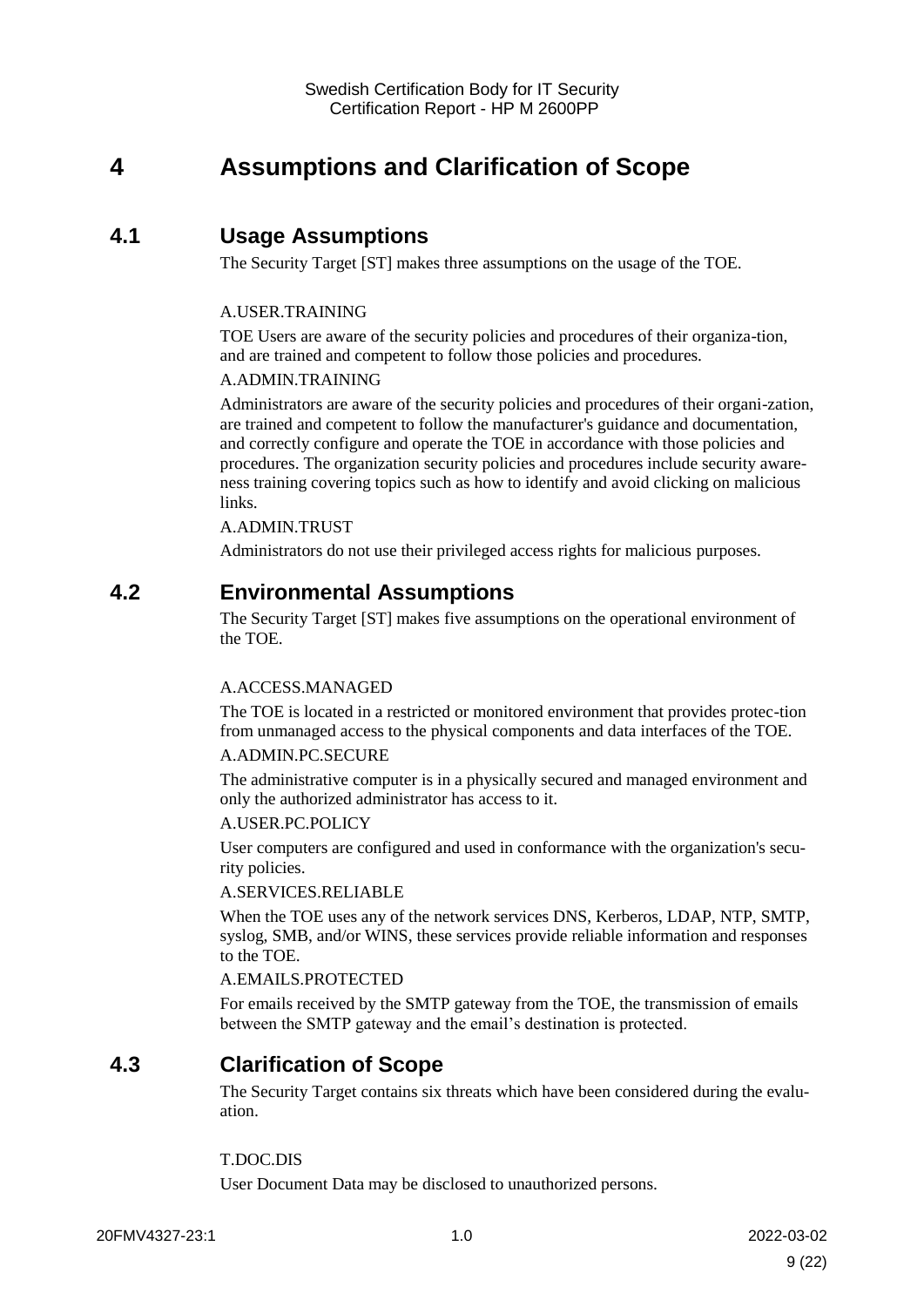#### T.DOC.ALT

User Document Data may be altered by unauthorized persons.

T.FUNC.ALT

User Function Data may be altered by unauthorized persons.

T.PROT.ALT

TSF Protected Data may be altered by unauthorized persons.

T.CONF.DIS

TSF Confidential Data may be disclosed to unauthorized persons.

T.CONF.ALT

TSF Confidential Data may be altered by unauthorized persons.

The Security Target contains seven Organisational Security Policies (OSPs), which have been considered during the evaluation.

#### P.USER.AUTHORIZATION

To preserve operational accountability and security, Users will be authorized to use the TOE only as permitted by the TOE Owner.

#### P.SOFTWARE.VERIFICATION

To detect corruption of the executable code in the TSF, procedures will exist to selfverify executable code in the TSF.

#### P.AUDIT.LOGGING

To preserve operational accountability and security, records that provide an audit trail of TOE use and security-relevant events will be created, maintained, and protected from unauthorized disclosure or alteration, and will be reviewed by authorized personnel.

#### P.INTERFACE.MANAGEMENT

To preserve operational accountability and security, records that provide an audit trail of TOE use and security-relevant events will be created, maintained, and protected from unauthorized disclosure or alteration, and will be reviewed by authorized personnel.

#### P.ADMIN.PASSWORD

To restrict access to administrative tasks, the Device Administrator Password will be set in the evaluated configuration so that it is required to perform security-relevant actions through the EWS (HTTP), REST Web Services (HTTP), and at the Control Panel.

#### P.USERNAME.CHARACTER\_SET

To prevent ambiguous user names in the TOE's audit trail, the user names of the LDAP and Windows Sign In users must only contain ASCII printable characters except for the double quote (22 hex) and single quote (27 hex) characters (i.e., allowed ASCII characters in hexadecimal: 20, 21, 23 - 26, 28 - 7E).

#### P.REMOTE\_PANEL.DISALLOWED

To preserve operational accountability and security, administrators must not use the Remote Control-Panel feature.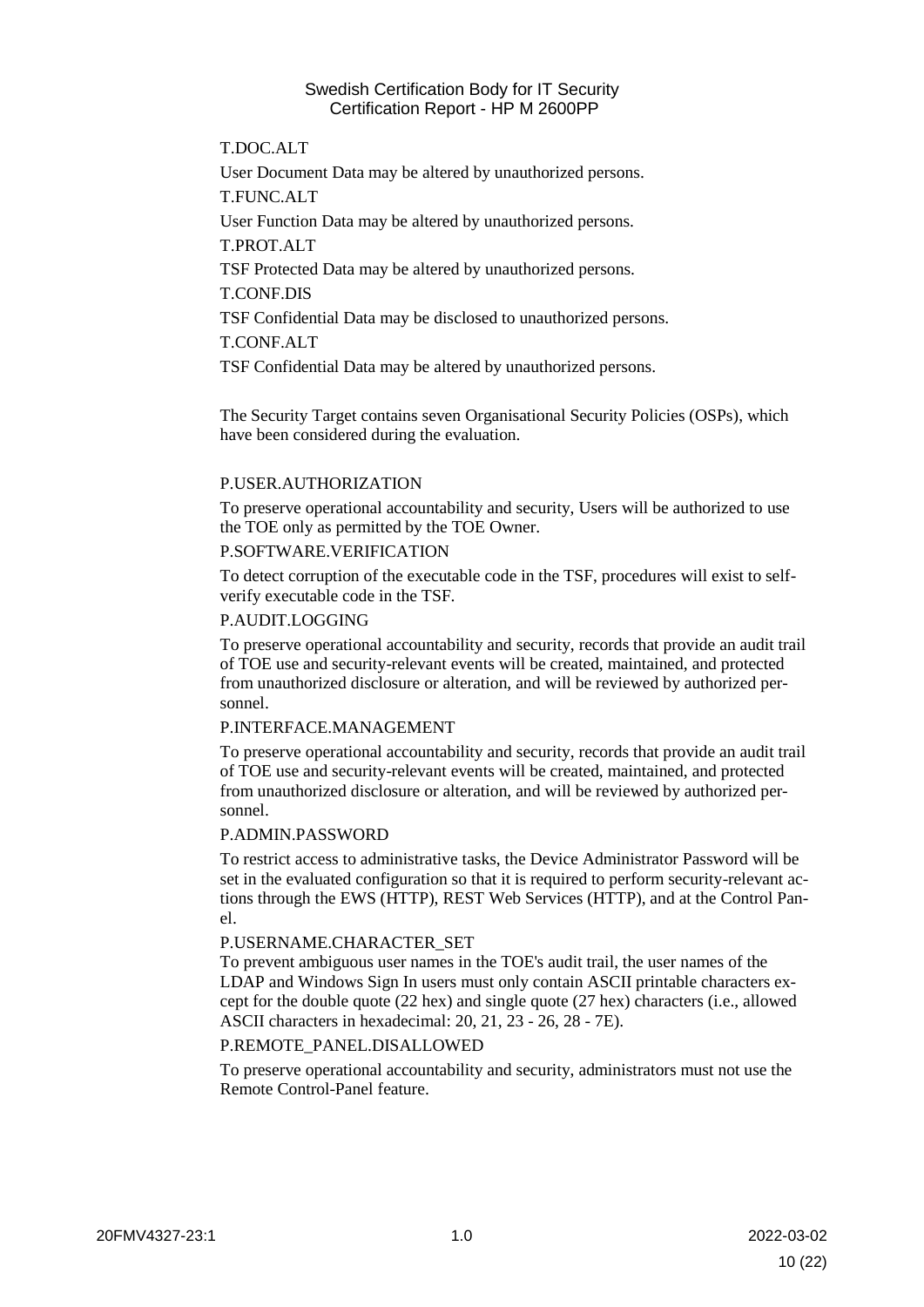# <span id="page-11-0"></span>**5 Architectural Information**

The TOE is the firmware of an SFP designed to be shared by many client computers and human users. It can be connected to a wired local network through the embedded Jetdirect Inside print server's built-in Ethernet or to a USB device using its USB port (but the use of which must be disabled in the evaluated configuration).

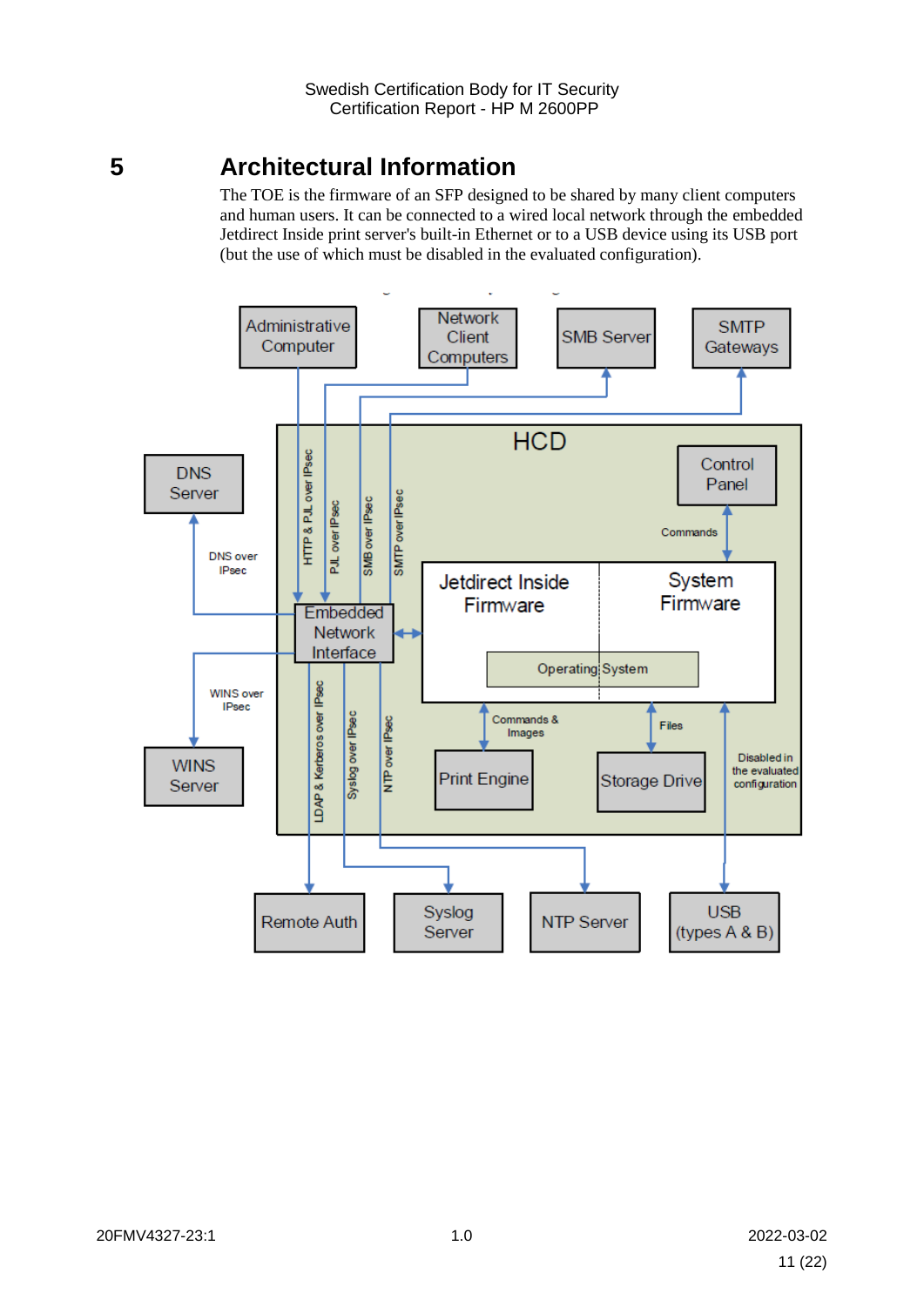## <span id="page-12-0"></span>**6 Documentation**

| <b>[CCECG]</b> | Common Criteria Evaluated Configuration Guide for HP<br>Single-function Printers<br>HP Color LaserJet Enterprise M554,<br>HP Color LaserJet Enterprise M555, |  |
|----------------|--------------------------------------------------------------------------------------------------------------------------------------------------------------|--|
|                | HP LaserJet Enterprise M806                                                                                                                                  |  |
| [M554 M555 IG] | HP Color LaserJet Enterprise M554, HP Color LaserJet En-<br>terprise M555 Installation Guide                                                                 |  |
| [M554 M555 UG] | HP Color LaserJet Enterprise M554, HP Color LaserJet En-<br>terprise M555 User Guide                                                                         |  |
| [M806 IG]      | HP Laserjet Enterprise M806 Installation Guide                                                                                                               |  |
| [M806 UG]      | HP Laserjet Enterprise M806 User Guide                                                                                                                       |  |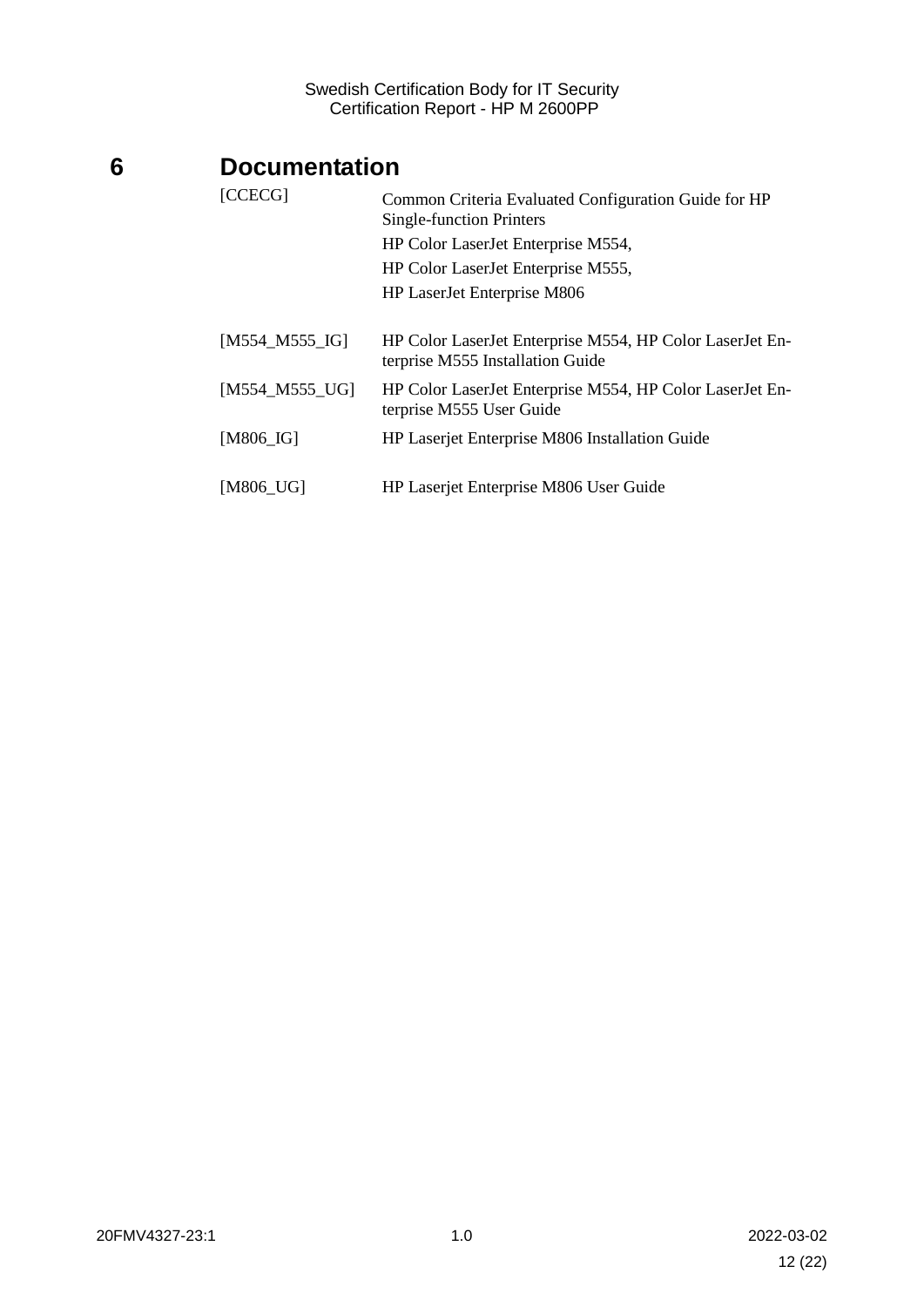# <span id="page-13-0"></span>**7 IT Product Testing**

### <span id="page-13-1"></span>**7.1 Developer Testing**

Testing was performed by the developer at the HP site in Boise, Idaho, USA. The evaluator notes that the testing is performed both automatically and manually. All tests were passed successfully. The approach for testing was to provide at least one test case for each Security Functional Requirement mapped to the TOE security functionality. The developer reported that all tests were completed successfully.

## <span id="page-13-2"></span>**7.2 Evaluator Testing**

The evaluator re-executed a number of developer tests: all 56 automated tests, 2 regular manual tests and 4 manual IPsec tests. The sample was chosen to cover all TSFIs and subsystems classified as SFR-enforcing and supporting. All tests performed by the evaluator were completed successfully.

## <span id="page-13-3"></span>**7.3 Penetration Testing**

Penetration testing was performed against the TOE interfaces that are accessible to a potential attacker. I.e., the IPv4 and IPv6 TCP and UDP ports of the TOE. The evaluator examined all potential interfaces (UDP and TCP ports), i.e., all IPv4 and IPv6 UDP and TCP ports. The results of the port scan indicate that no attack surface is present.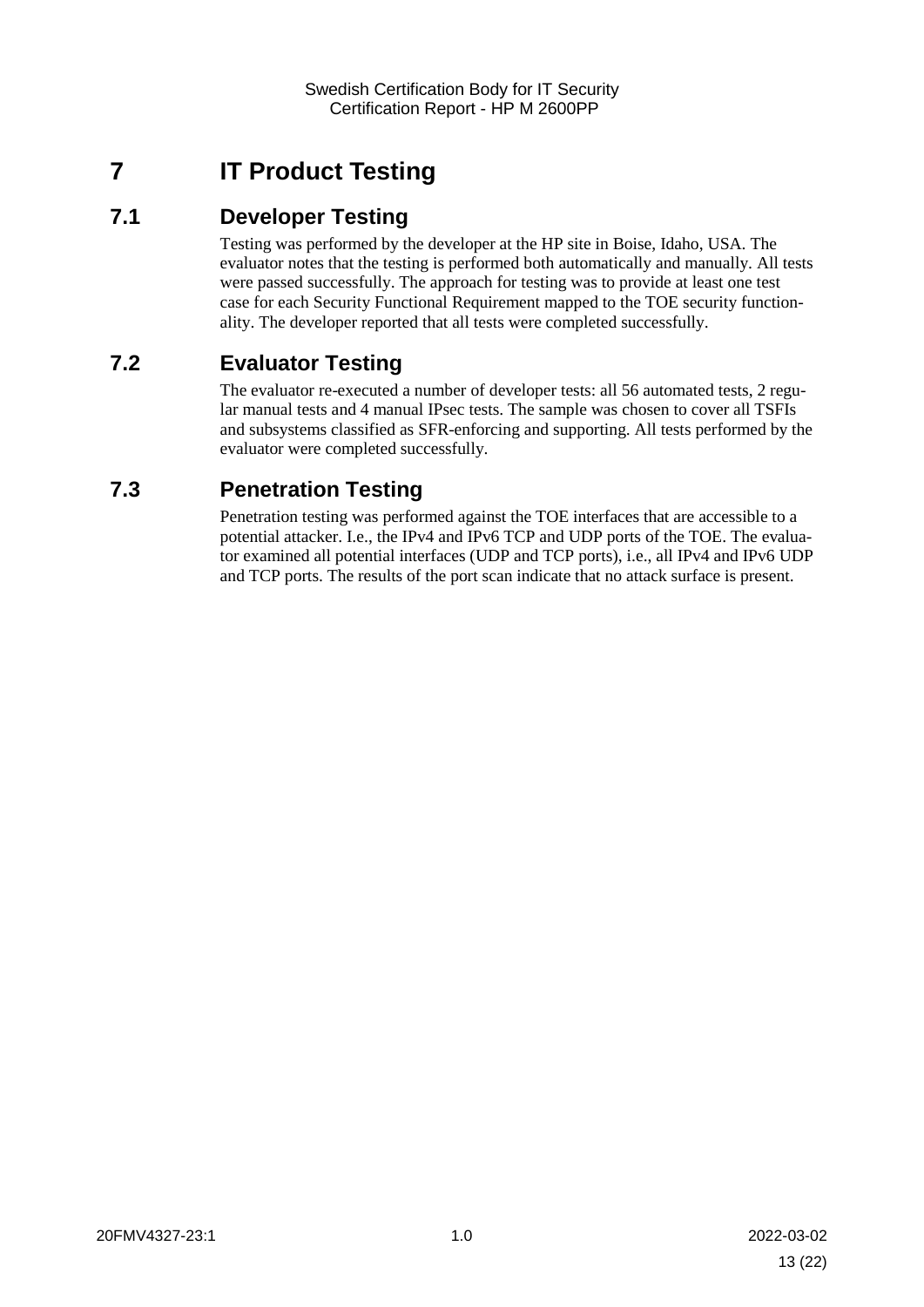# <span id="page-14-0"></span>**8 Evaluated Configuration**

The following items need to be adhered to in the evaluated configuration:

- Device Administrator Password must be set as per P.ADMIN.PASSWORD.
- Only one Administrative Computer is used to manage the TOE.
- Third-party solutions are not installed on the TOE.
- All stored jobs must be assigned a Job PIN or job encryption password.
- Device USB and Host USB plug and play must be disabled.
- Firmware upgrades sent as print jobs through P9100 interface must be disabled.
- Jetdirect Inside management via telnet and FTP must be disabled.
- Jetdirect XML Services must be disabled.
- External file system access through PJL and PS must be disabled.

• IPsec authentication using X.509v3 certificates must be enabled (IPsec authentication using Kerberos or Pre-Shared Key is not supported).

• IPsec Authentication Headers (AH) must be disabled.

• Device Guest permission set's permissions must be configured to deny access(this disables the Guest role)

• SNMP must be disabled.

• The Service PIN, used by a customer support engineer to access functions available to HP support personnel, must be disabled

- Wireless station must be disabled.
- Near Field Communication (NFC) must be disabled.
- Wireless Direct Print must be disabled.
- Bluetooth Low Energy (BLE) must be disabled.
- PJL device access commands must be disabled.

• User names for the LDAP and Windows Sign In users must only contain the characters defined in P.USERNAME.CHARACTER\_SET

- Remote Control-Panel use is disallowed per P.REMOTE\_PANEL.DISALLOWED
- Local Device Sign In accounts must not be created (i.e., only the built-in Device Administrator account is allowed as a Local Device Sign In account)
- Access must be blocked to the following Web Services (WS):
	- Open Extensibility Platform device (OXPd) Web Services
	- WS\* Web Services
- Remote Configuration Password must not be set.

• Licenses must not be installed to enable features beyond what is supported in the evaluated configuration.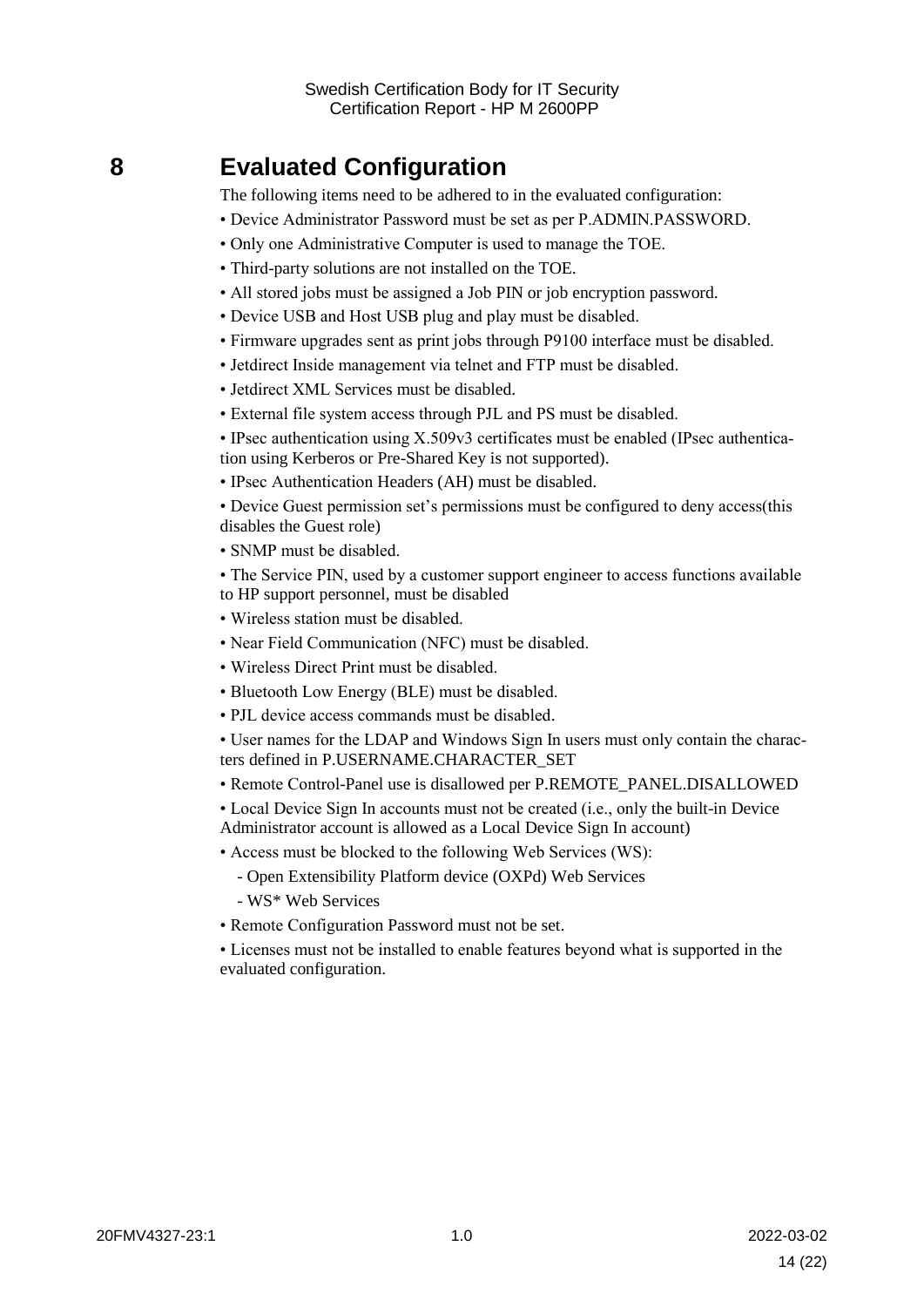# <span id="page-15-0"></span>**9 Results of the Evaluation**

The evaluators applied each work unit of the Common Methodology [CEM] within the scope of the evaluation, and concluded that the TOE meets the security objectives stated in the Security Target [ST] for an attack potential of Basic.

The certifier reviewed the work of the evaluators and determined that the evaluation was conducted in accordance with the Common Criteria [CC].

The evaluators' overall verdict is PASS.

The verdicts for the assurance classes and components are summarised in the following table:

| <b>Assurance Class Name / Assurance Family Name</b> | Short name (includ-<br>ing component iden-<br>tifier for assurance<br>families) | Verdict     |
|-----------------------------------------------------|---------------------------------------------------------------------------------|-------------|
| Development                                         | <b>ADV</b>                                                                      | <b>PASS</b> |
| Security Architecture                               | ADV_ARC.1                                                                       | <b>PASS</b> |
| Functional specification                            | ADV_FSP.3                                                                       | <b>PASS</b> |
| TOE design                                          | ADV_TDS.2                                                                       | <b>PASS</b> |
| Guidance documents                                  | <b>AGD</b>                                                                      | <b>PASS</b> |
| Operational user guidance                           | AGD_OPE.1                                                                       | <b>PASS</b> |
| Preparative procedures                              | AGD_PRE.1                                                                       | <b>PASS</b> |
| Life-cycle support                                  | <b>ALC</b>                                                                      | <b>PASS</b> |
| CM capabilities                                     | ALC_CMC.3                                                                       | <b>PASS</b> |
| CM scope                                            | ALC_CMS.3                                                                       | <b>PASS</b> |
| Delivery                                            | ALC_DEL.1                                                                       | <b>PASS</b> |
| Development security                                | ALC_DSV.1                                                                       | <b>PASS</b> |
| Flaw remediation                                    | ALC_FLR.2                                                                       | <b>PASS</b> |
| Life-cycle definition                               | ALC_LCD.1                                                                       | <b>PASS</b> |
| Security Target evaluation                          | <b>ASE</b>                                                                      | <b>PASS</b> |
| ST introduction                                     | ASE_INT.1                                                                       | <b>PASS</b> |
| Conformance claims                                  | ASE_CCL.1                                                                       | <b>PASS</b> |
| Security problem definition                         | ASE_SPD.1                                                                       | <b>PASS</b> |
| Security objectives                                 | ASE_OBJ.2                                                                       | <b>PASS</b> |
| Extended components definition                      | ASE_ECD.1                                                                       | <b>PASS</b> |
| Security requirements                               | ASE_REQ.2                                                                       | <b>PASS</b> |
| TOE summary specification                           | ASE_TSS.1                                                                       | <b>PASS</b> |
| Tests                                               | <b>ATE</b>                                                                      | <b>PASS</b> |
| Coverage                                            | ATE_COV.2                                                                       | <b>PASS</b> |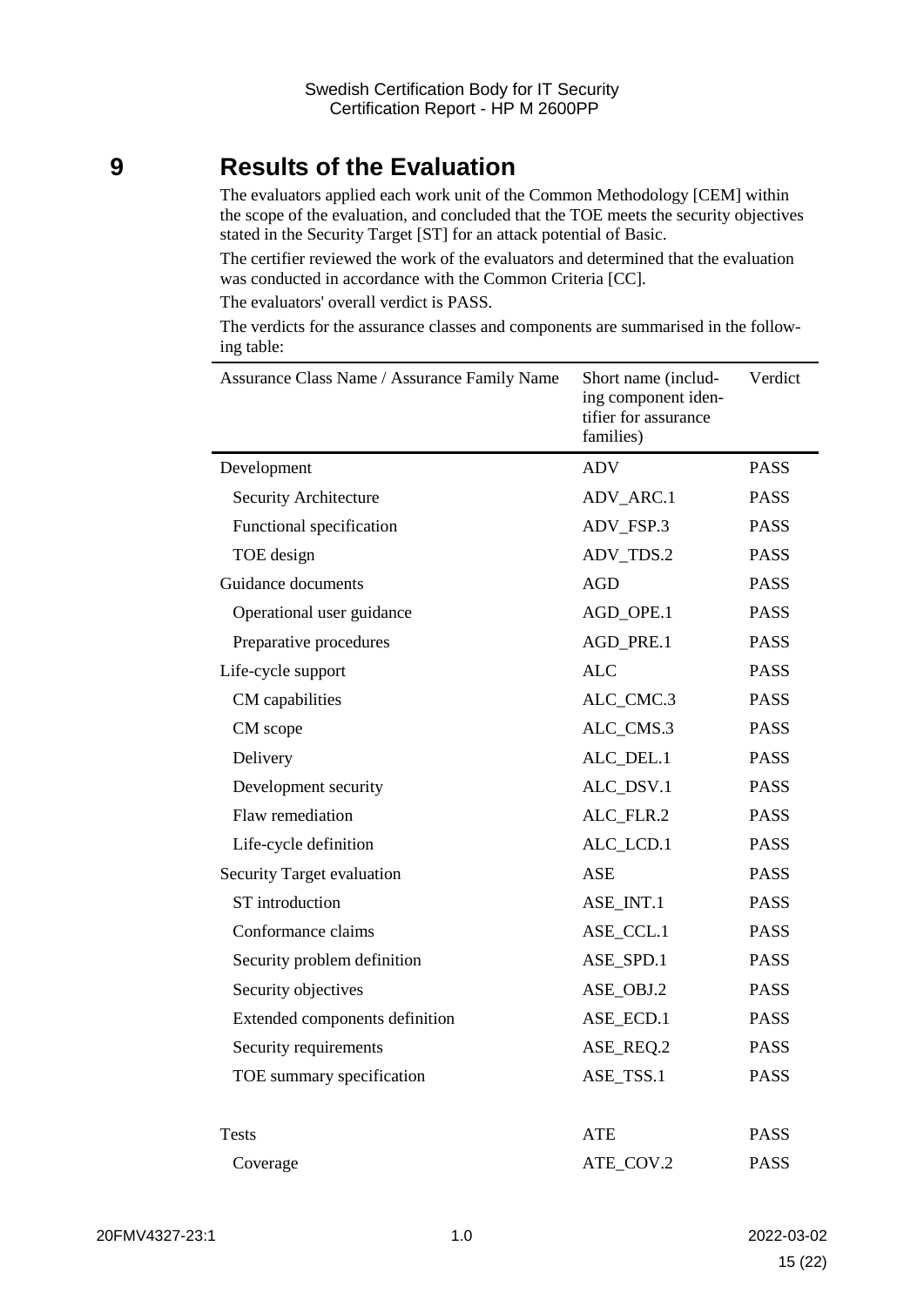| Depth                    | ATE DPT.1 | <b>PASS</b> |
|--------------------------|-----------|-------------|
| <b>Functional tests</b>  | ATE FUN.1 | <b>PASS</b> |
| Independent testing      | ATE IND.2 | <b>PASS</b> |
| Vulnerability assessment | AVA       | <b>PASS</b> |
| Vulnerability analysis   | AVA VAN.2 | <b>PASS</b> |
|                          |           |             |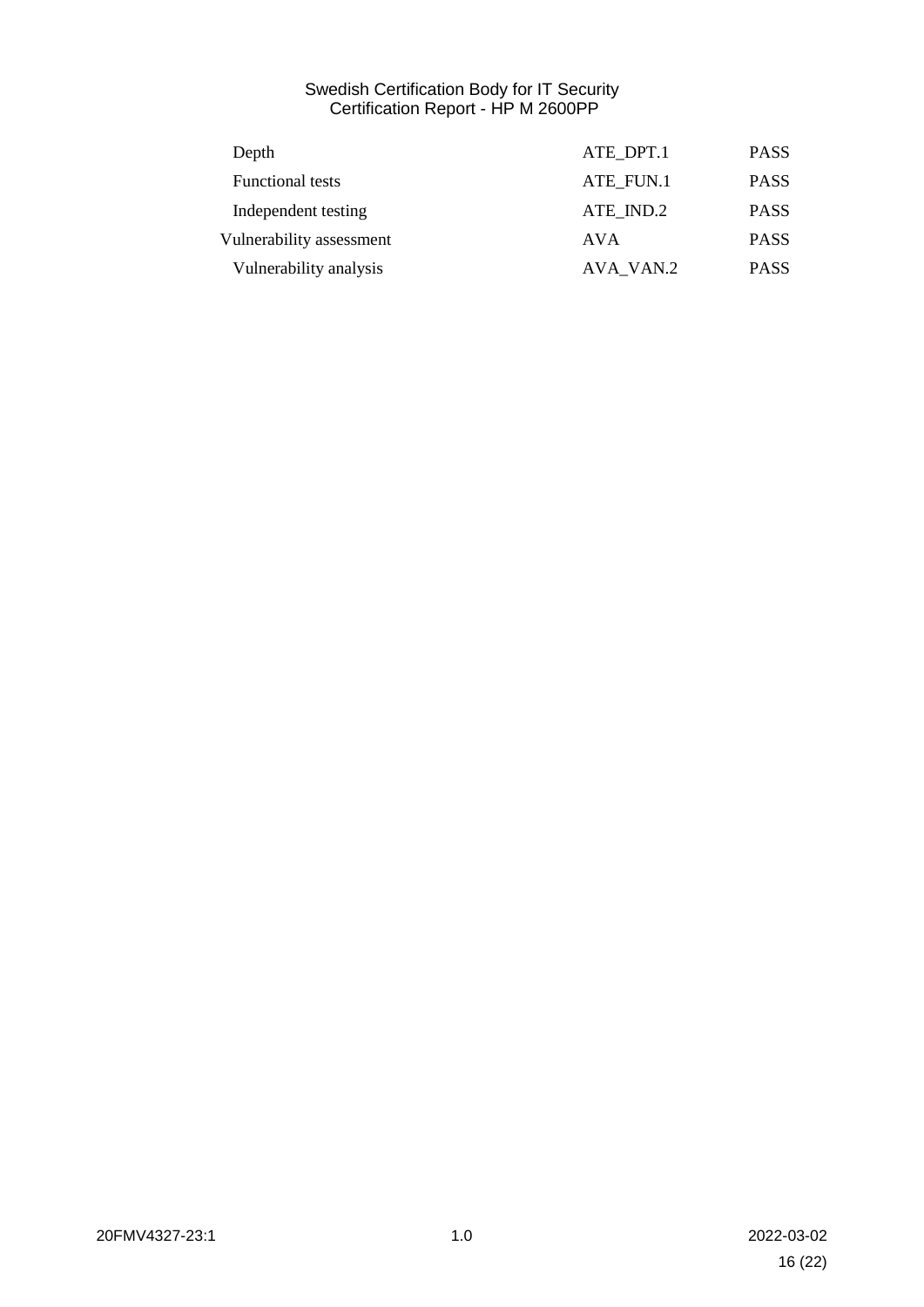# <span id="page-17-0"></span>**10 Evaluator Comments and Recommendations**

The additional recommendation is applicable for

• HP M 2600PP (CSEC2020022) – TOE: HP FutureSmart 4.11.0.1 Firmware for the HP Color LaserJet Enterprise M554, HP Color LaserJet Enterprise M555, and HP LaserJet Enterprise M806 printers

The evaluators identified a residual vulnerability in the TOEs mentioned above. The vendor HP Inc. has released a fix in an updated firmware version, see https://support.hp.com/usen/document/ish\_5000383-5000409-16, which mitigates the vulnerability.

The evaluation was performed using the Evaluation Assurance Level (EAL) 3, augmented by ALC\_FLR.2. This means that the evaluators also evaluated the flaw remediation process to verify that the developer has established flaw remediation procedures that describe the tracking of security flaws, the identification of corrective actions, and the distribution of corrective action information to TOE users. Additionally, it also includes whether the developer's procedures provide for the corrections of security flaws, for the receipt of flaw reports from TOE users, and for assurance that the corrections introduce no new security flaws.

The evaluator notes that the security patch was not included in the evaluation. It is therefore the responsibility of the individual organization to determine their potential risks and benefits associated with installing newer product versions or additional firmware/software/hardware that was not subject to this evaluation, and by doing so to deviate from the evaluated configuration that has been certified. However, the TOE users are recommended to update their printer firmware to prevent potential exploitation of this vulnerability.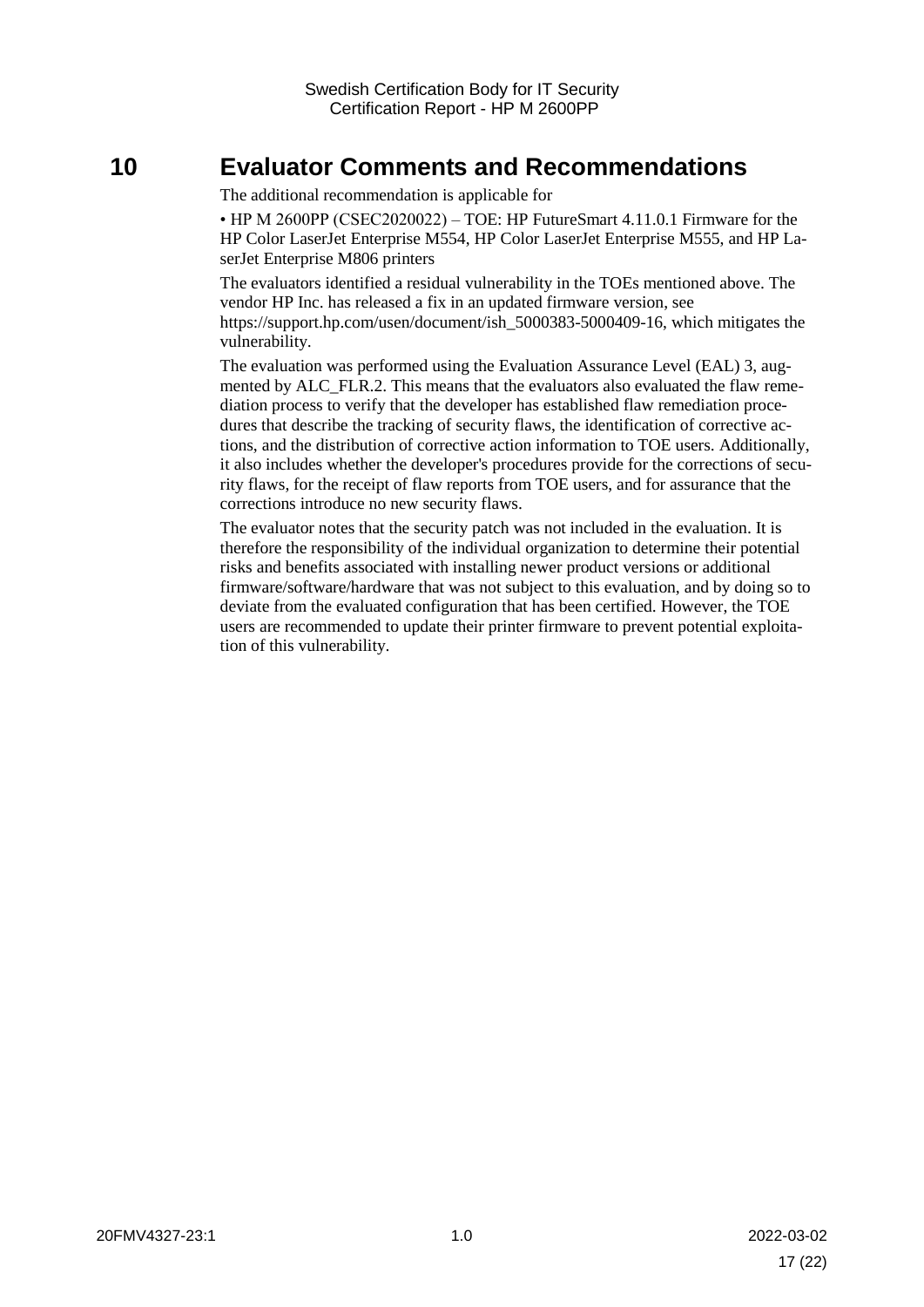# <span id="page-18-0"></span>**11 Certifier Comments**

The certifier is aware of the occurrence of a residual vulnerability in the TOE. The certification is conducted at EAL3 augmented with ALC\_FLR.2 indicating that the developer's intention is to maintain and update the TOE in order to keep it relevant over time. The certifier notes that the vendor HP Inc. has released a fix in an updated firmware version, see https://support.hp.com/usen/document/ish\_5000383-5000409- 16, which mitigates the residual vulnerability.

As the threat landscape is shifting at a high pace, the current security level of printers can swiftly change, as new potential vulnerabilities that could affect the TOE or its underlying platform are regularly discovered. The certifier notes that while updating the application or its environment will put it outside of the evaluated configuration, for many scenarios a reasonable policy would be to keep products up to date with the latest version of the firmware/software. However, the benefit of installing firmware/software updates must be balanced with the potential risks that such changes might have unexpected effect on the behavior of the evaluated security functionality.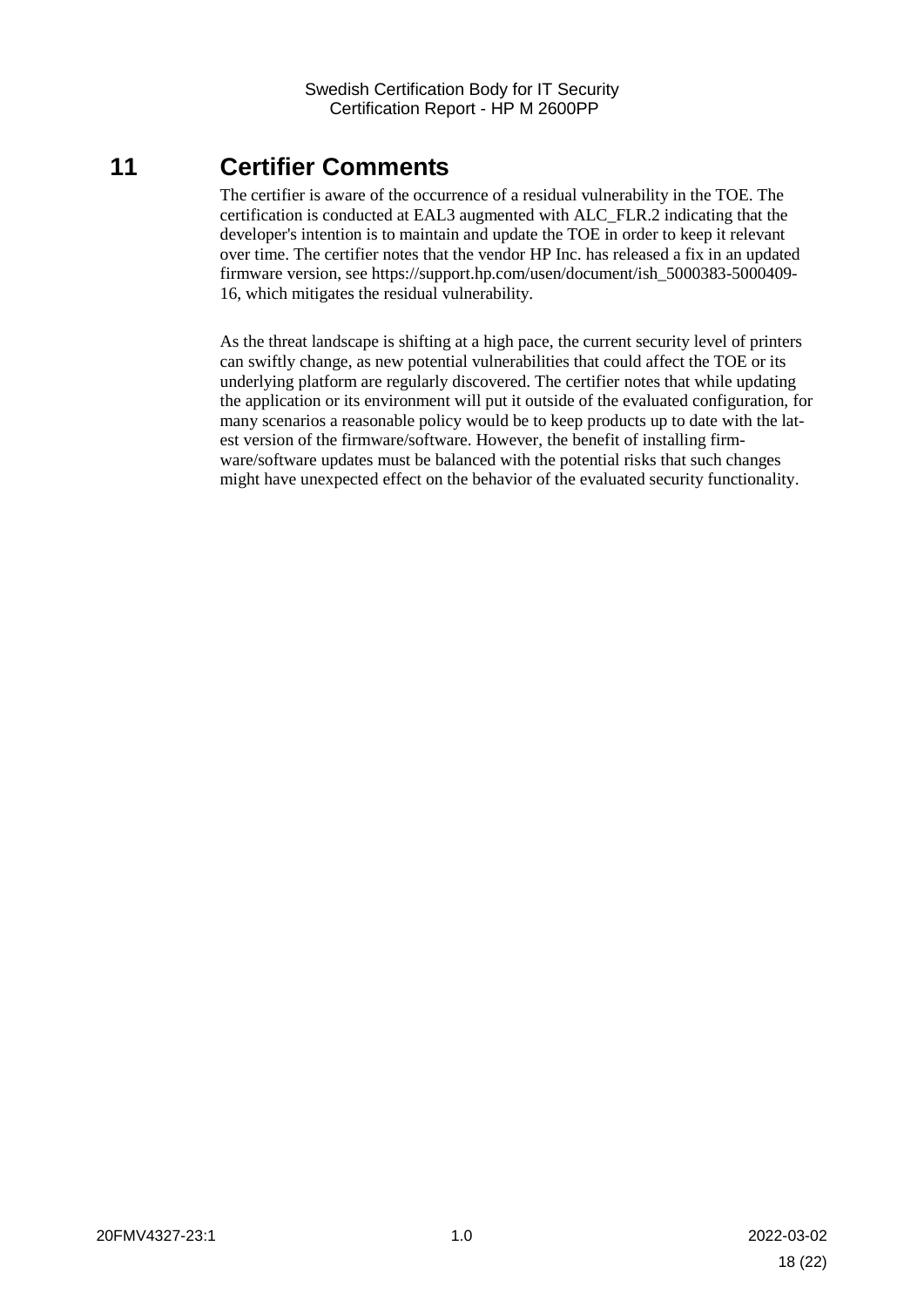# <span id="page-19-0"></span>**12 Glossary**

| AH                                                                           | Authentication Header (IPsec)                             |
|------------------------------------------------------------------------------|-----------------------------------------------------------|
| <b>ASCII</b>                                                                 | American Standard Code for Information Interchange        |
| CA                                                                           | <b>Certificate Authority</b>                              |
| <b>CEM</b>                                                                   | Common Methodology for Information Technology Securi-     |
|                                                                              | ty, document describing the methodology used in Common    |
|                                                                              | Criteria evaluations                                      |
| <b>DNS</b>                                                                   | Domain Name System                                        |
| EWS                                                                          | <b>Embedded Web Server</b>                                |
| HCD                                                                          | <b>Hardcopy Device</b>                                    |
| <b>HTML</b>                                                                  | <b>Hypertext Markup Language</b>                          |
| HTTP                                                                         | <b>Hypertext Transfer Protocol</b>                        |
| IEEE                                                                         | Institute of Electrical and Electronics Engineers, Inc.   |
| IP                                                                           | Internet Protocol                                         |
| <b>IPsec</b>                                                                 | <b>Internet Protocol Security</b>                         |
| <b>ITSEF</b><br>IT Security Evaluation Facility, test laboratory licensed to |                                                           |
|                                                                              | operate within a evaluation and certification scheme      |
| LCD                                                                          | <b>Liquid Crystal Display</b>                             |
| LDAP                                                                         | <b>Lightweight Directory Access Protocol</b>              |
| OXP                                                                          | Open Extensibility Platform                               |
| OXPd                                                                         | OXP device layer                                          |
| PIN                                                                          | <b>Personal Identification Number</b>                     |
| PJL                                                                          | Printer Job Language                                      |
| <b>SFR</b>                                                                   | <b>Security Functional Requirement</b>                    |
| <b>SMTP</b>                                                                  | Simple Mail Transfer Protocol                             |
| <b>SNMP</b>                                                                  | Simple Network Management Protocol                        |
| ST<br>Security Target, document containing security requirements             |                                                           |
|                                                                              | and specifications, used as the basis of a TOE evaluation |
| TOE                                                                          | <b>Target of Evaluation</b>                               |
| USB                                                                          | <b>Universal Serial Bus</b>                               |
| XML                                                                          | Extensible Markup Language                                |
|                                                                              |                                                           |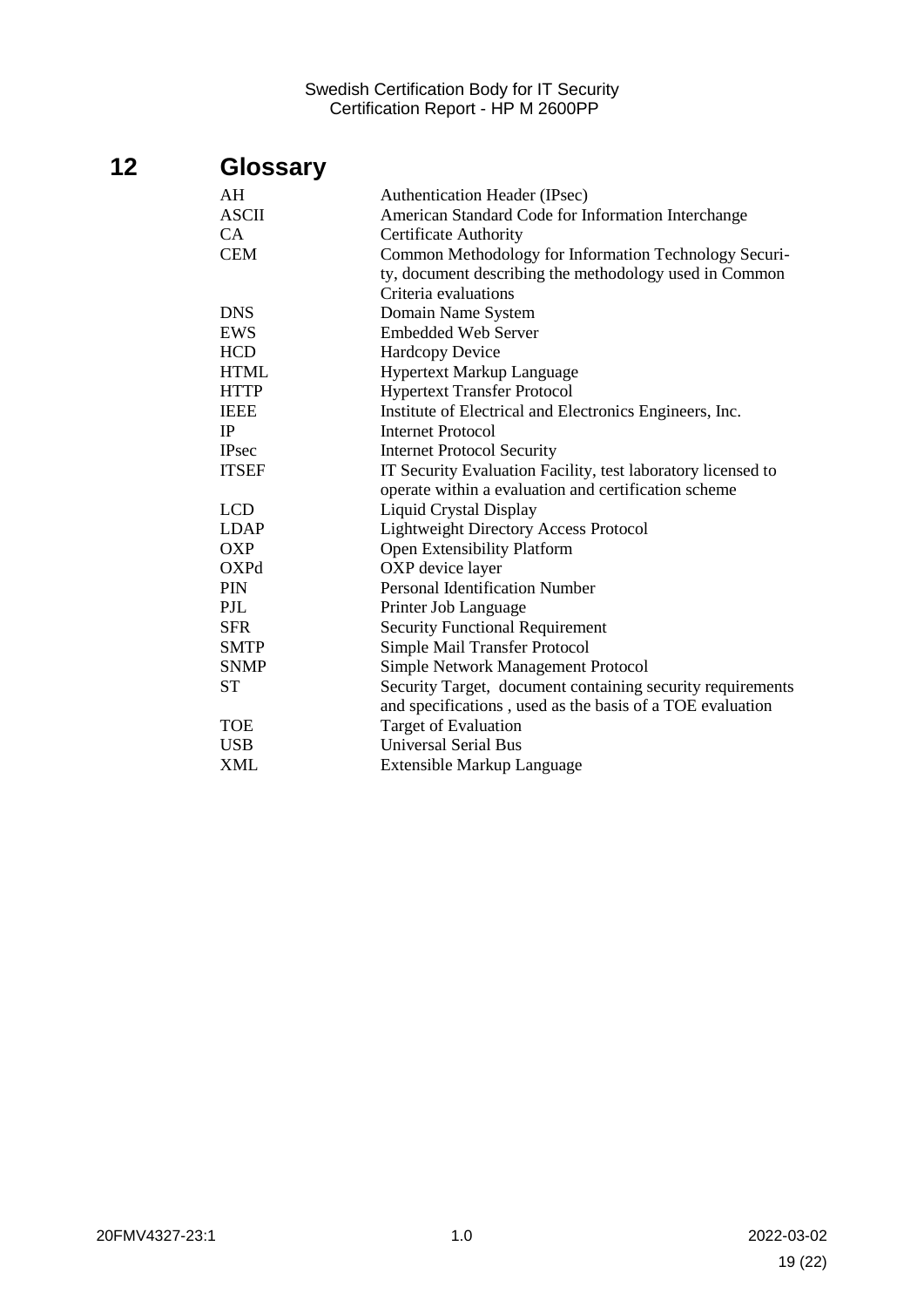# <span id="page-20-0"></span>**13 Bibliography**

<span id="page-20-2"></span><span id="page-20-1"></span>

| 13.1 | <b>General</b>       |                                                                                                                                                                                             |  |  |
|------|----------------------|---------------------------------------------------------------------------------------------------------------------------------------------------------------------------------------------|--|--|
|      | <b>ST</b>            | HP Color LaserJet Enterprise M856, HP Color LaserJet<br>Managed E85055, HP Color LaserJet Managed E55040, HP<br>LaserJet Enterprise M610/M611/M612 Security Target,<br>document version 1.2 |  |  |
|      | <b>PP2600A</b>       | 2600.1-PP, Protection Profile for Hardcopy Devices, Opera-<br>tional Environment A, IEEE Computer Society, 12 June<br>2009, version 1.0                                                     |  |  |
|      | CCpart1              | Common Criteria for Information Technology Security<br>Evaluation, Part 1, version 3.1 revision 5, CCMB-2017-04-<br>001                                                                     |  |  |
|      | CCpart2              | Common Criteria for Information Technology Security<br>Evaluation, Part 2, version 3.1 revision 5, CCMB-2017-04-<br>002                                                                     |  |  |
|      | CCpart3              | Common Criteria for Information Technology Security<br>Evaluation, Part 3, version 3.1 revision 5, CCMB-2017-04-<br>003                                                                     |  |  |
|      | <b>CEM</b>           | Common Methodology for Information Technology Securi-<br>ty Evaluation, version 3.1 revision 5, CCMB-2017-04-004                                                                            |  |  |
|      | EP-002               | EP-002 Evaluation and Certification, CSEC, 2021-10-26,<br>document version 34.0                                                                                                             |  |  |
|      | EP-188               | EP-188 Scheme Crypto Policy, CSEC, 2021-10-26 docu-<br>ment version 12.0                                                                                                                    |  |  |
| 13.2 | <b>Documentation</b> |                                                                                                                                                                                             |  |  |
|      | [CCECG]              | Common Criteria Evaluated Configuration Guide for HP<br><b>Single-function Printers</b>                                                                                                     |  |  |
|      |                      | HP Color LaserJet Enterprise M554,                                                                                                                                                          |  |  |
|      |                      | HP Color LaserJet Enterprise M555,                                                                                                                                                          |  |  |
|      |                      | HP LaserJet Enterprise M806, HP Inc., 9/2021, Edition 1                                                                                                                                     |  |  |
|      | $[M554_M555_K]$      | HP Color LaserJet Enterprise M554, HP Color LaserJet<br>Enterprise M555 Installation Guide, HP Inc., 10-2020, Edi-<br>tion 1                                                                |  |  |
|      | $[M554_M555_UG]$     | HP Color LaserJet Enterprise M554, HP Color LaserJet<br>Enterprise M555 User Guide, HP Inc., 10-2020, Edition 1                                                                             |  |  |
|      | $[M806_G]$           | HP Laserjet Enterprise M806 Installation Guide, HP Inc.,<br>10-2020, Edition 1                                                                                                              |  |  |
|      | $[M806_UG]$          | HP Laserjet Enterprise M806 User Guide, HP Inc., 10-2020,<br>Edition 1                                                                                                                      |  |  |